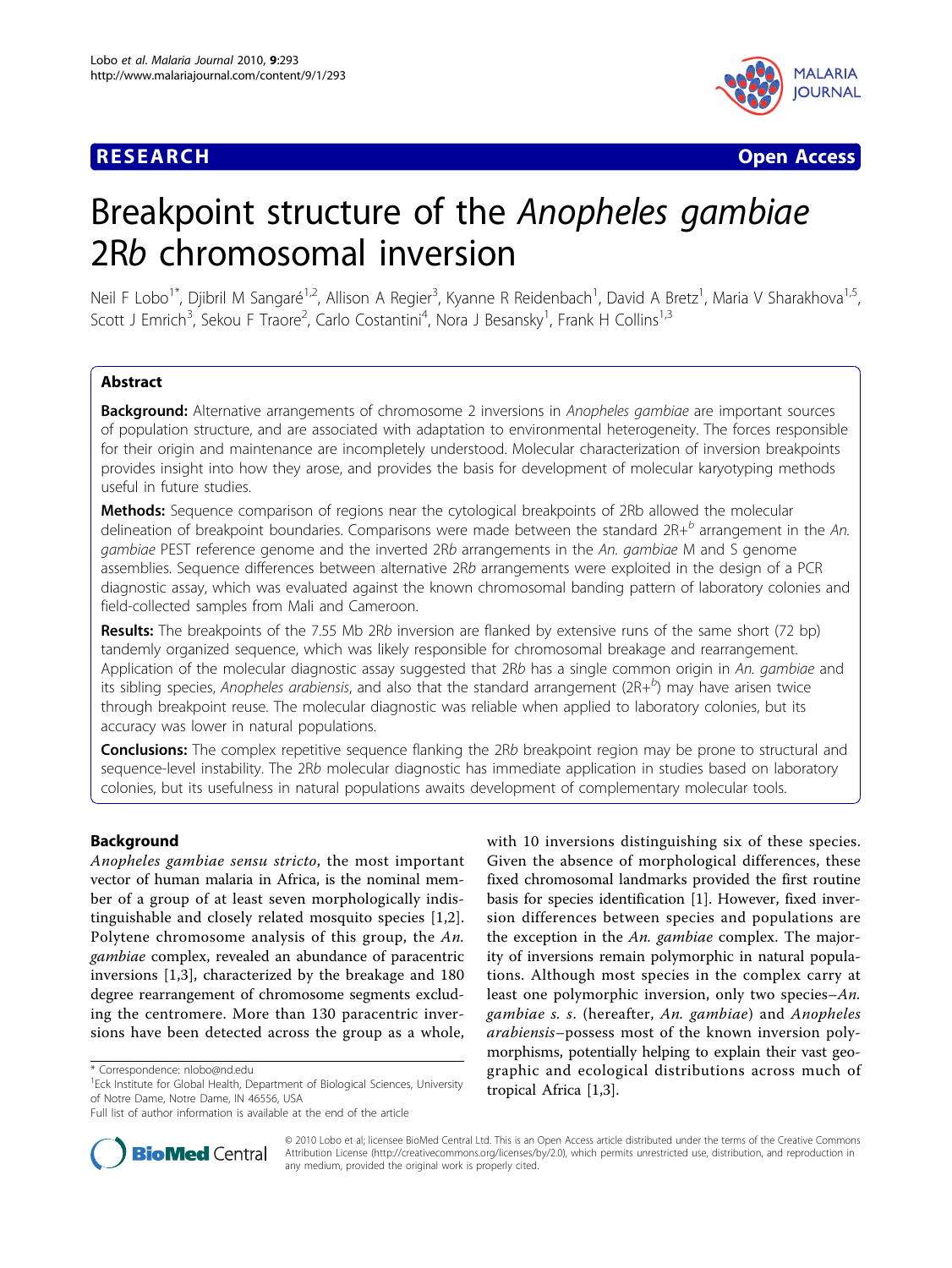Cytological studies have also demonstrated the highly non-random occurrence of inversions along the five arms of the polytene complement in An. gambiae [[1,3,4\]](#page-7-0). Contrary to the null expectation that they should be distributed among chromosome arms in proportion to arm length, inversions are highly concentrated on the right arm of chromosome 2 (2R) (Figure 1). Although 2R represents less than 30% of the complement, this arm is the source of 6/7 (86%) common, and 67/82 (82%) rare, polymorphic chromosomal inversions in An. gambiae and 18/31 (58%) common polymorphic inversions in the species complex as a whole–a highly significant bias [\[3,4\]](#page-7-0). Moreover, the distribution of inversion breakpoints along the 2R arm is not uniform. Inversion breakpoints not only cluster in particular regions, but also appear coincident at the cytological level at a much higher rate than expected by chance [[4\]](#page-7-0), suggesting that a nonrandom process could be responsible for their ori-gin and/or maintenance. Intriguingly, Coluzzi et al [\[3](#page-7-0)] identified the central part of chromosome arm 2R, the area corresponding to polymorphic inversions 2Rb, bc and  $u$  in An. gambiae, as being involved in independent interspecific inversions in the sibling species Anopheles merus, Anopheles melas and An. arabiensis, leading him to speculate that these parallel chromosomal changes may underlie adaptations to ecologically distinct larval breeding sites characteristic of these different species.

The abundance of inversions in the An. gambiae complex, and their nonrandom taxonomic, genomic and ecological distributions suggested that they may be playing more than a passive role in the diversification of these mosquitoes. Indeed, chromosomal inversions have been viewed as a mechanism for ecotypic differentiation in An. gambiae [[3,5,6\]](#page-7-0). A recent model that could explain the spread and distribution of inversions proposes that through suppressed recombination in inversion heterozygotes, allelic combinations beneficial in particular environments are protected from recombination with other genetic backgrounds adapted to alternative ecological settings [[7](#page-7-0),[8](#page-7-0)]. The maintenance of polymorphic inversions would thereby confer greater ecological flexibility to the species. Evidence consistent with an adaptive role for inversion polymorphisms in An. gambiae are the stable geographic clines in inversion frequency associated with climatic factors, such as aridity, replicated across Africa [[1,9-11\]](#page-7-0); the microhabitat differences in inversion frequencies of indoor- or outdoor-resting populations, also associated with aridity [[12\]](#page-7-0); the temporal cycling of inversion frequencies in concert with rainy and dry seasons [[1,13](#page-7-0)]; and the heterotic maintenance of inversions in laboratory colonies [[14\]](#page-7-0). Of particular relevance to malaria transmission and control is the connection between inversions and indoor/outdoor resting, as this mosquito behavioral response to aridity impacts the probability of vectorhuman contact and vector contact with insecticidetreated walls or bed nets [[15](#page-7-0)]. Moreover, the process of ecotypic differentiation, potentially leading to speciation [[5](#page-7-0)], implies restricted gene flow between populations and may be accompanied by other physiological and behavioral differences that could alter the efficiency of vector control efforts in unanticipated ways.

To date, only three inversions have been molecularly characterized in An. gambiae s.l., one on 2L  $(2La [16])$  $(2La [16])$  $(2La [16])$ and two on 2R (2Rj [[17](#page-7-0)]; 2Rd' [[18\]](#page-7-0)). Based on detailed molecular analysis of the breakpoint junctions, no clear consensus has emerged on the likely mechanism of breakage, nor have precise mechanisms responsible for inversion maintenance yet been identified. However, characterization of these breakpoint regions led to the development of molecular diagnostics for 2La [[19\]](#page-7-0) and 2Rj [[20](#page-7-0)], which allow much higher throughput karyotyping of natural populations than allowed by laborious cytological methods, and have facilitated ongoing functional analysis [[21](#page-7-0)-[23](#page-7-0)]. Toward the long-term goal of understanding mechanisms responsible for the origin and maintenance of inversions in An. gambiae, the breakpoint structure of inversion 2Rb is presented along with a rapid molecular karyotyping method.

#### Methods

#### Assembly of 2Rb breakpoint proximal sequences

Using PCR primers designed from the chromosomally standard An. gambiae PEST reference genome [[24\]](#page-7-0); [[25\]](#page-8-0), a fosmid library prepared from the An. gambiae BKO strain  $(2Rj + \frac{b}{c}cu/j + \frac{b}{c}cu;$  [[17\]](#page-7-0)) was screened for clones that possessed unique (non-repetitive) sequence corresponding to the centromere-proximal breakpoint region of the  $2R+^b$  arrangement. (This strategy was part of a larger, ongoing effort to molecularly characterize

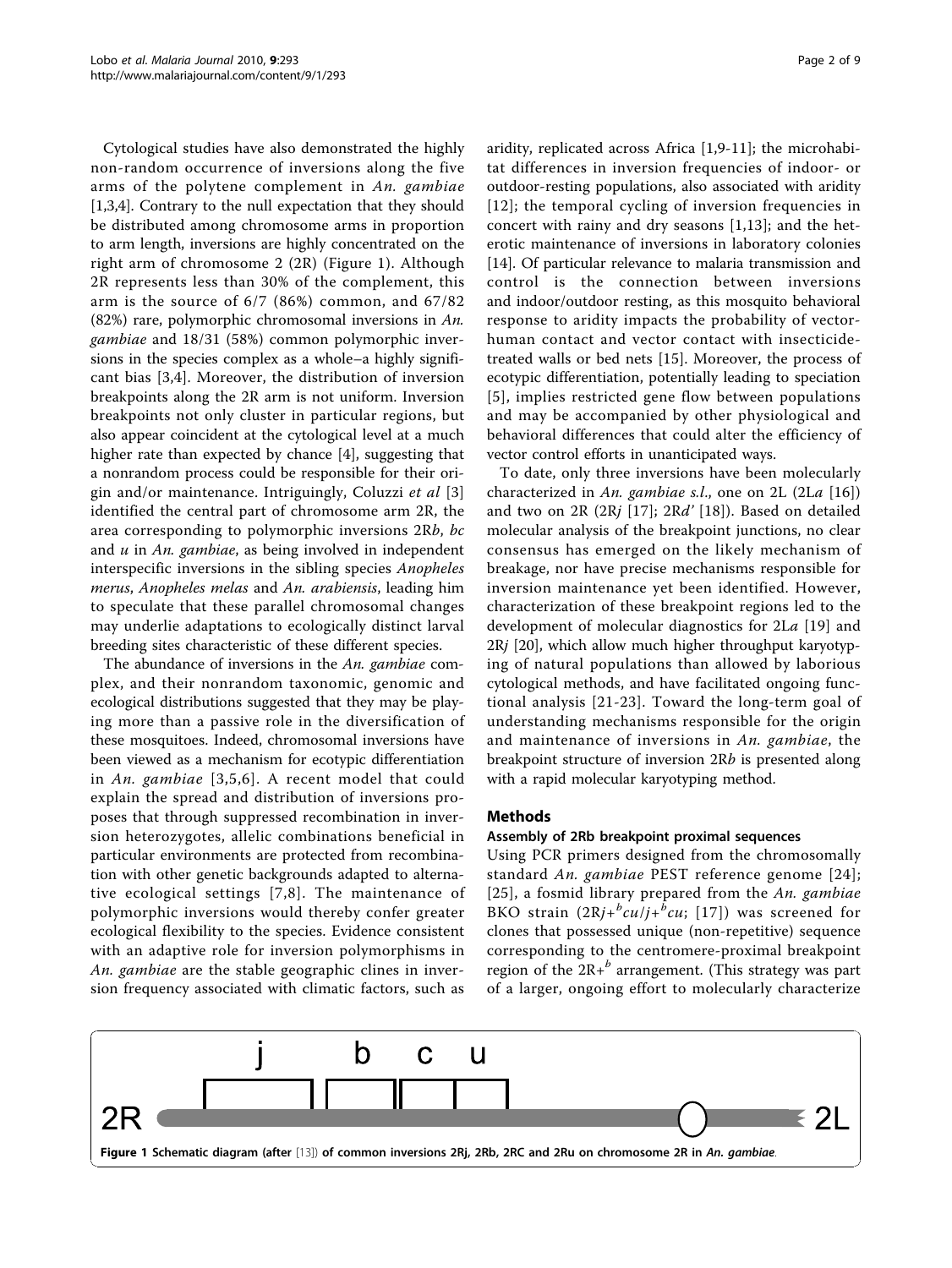other inversion breakpoints on chromosome 2R). Based on localization with in situ hybridization and sequence comparison, Fosmid clone 332D was identified as going to the breakpoints, and end-sequenced using the Big Dye Terminator v3.1 Cycle Sequencing kit (Applied Biosystems) and the ABI PRISM 3700 DNA Analyzer (Applied Biosystems). Sequences verified using Lasergene Seqman software (DNASTAR) were submitted to GenBank (accession numbers [HN153245-](http://www.ncbi.nih.gov/entrez/query.fcgi?db=Nucleotide&cmd=search&term=HN153245)[HN153246\)](http://www.ncbi.nih.gov/entrez/query.fcgi?db=Nucleotide&cmd=search&term=HN153246).

End-sequence of fosmid 332D was used to walk toward the 2Rb proximal breakpoint using trace sequence reads generated from whole genome sequencing of the An. gambiae S form (Pimperena strain; Lawniczak et al, submitted). The Pimperena strain carries the opposite (inverted) orientation of the 2Rb arrangement (*i.e.*, 2Rb/b). Pimperena trace sequences matching sequence from fosmid 332D were used to initiate an iterative BLAST procedure in which the Pimperena trace archive was queried and contigs from this 2Rb background were built using mate pair information and sequence similarity. These 2Rb contigs were compared to the PEST  $(2R + b)$  assembly to find evidence of the rearrangement breakpoint. Highly repetitive regions that could not be assembled manually were excluded. Manually assembled 2Rb sequences flanking the putative breakpoint were used to identify scaffolds assembled independently during the An. gambiae M (Mali-NIH,  $2Rbc/bc$ ) and S genome sequencing project  $[26,25]$  $[26,25]$  $[26,25]$  and compared to the PEST genome.

# Mosquito sampling and cytological determination of karyotype

Collections of indoor resting An. gambiae were made by spray catch from Mali and Cameroon. Samples from Mali were collected from seven villages in the southern part of the country in Aug-Sep 2004, as previously described [[20](#page-7-0)]. Samples from Cameroon were collected from five villages in a forest/savanna mosaic zone in the eastern part of the country in Sep-Oct 2009: Gado-Badzere and Zembe Borango (4°58.435'N, 13°2.403'E), Nkoumadjap (4°21.575'N, 13°38.391'E), Mayos I (4° 20.505'N, 13°33.490'E), and Daiguene (4°46.608'N, 13° 50.668'E). Mosquitoes were sorted morphologically to An. gambiae s.l. and by gonotrophic stage. Ovaries of semi-gravid females were dissected and placed into a micro-tube containing Carnoy's solution (1 part glacial acetic acid, 3 parts ethanol); the carcass was placed in a correspondingly numbered micro-tube and stored over desiccant for DNA-based analysis. Preparation and scoring of polytene chromosomes followed [\[20](#page-7-0)].

# PCR determination of karyotype

Genomic DNA was isolated from individual mosquitoes using the DNeasy Extraction Kit (Qiagen, Valencia, CA). Anopheles gambiae sensu stricto and its molecular forms were identified using an rDNA-based PCR diagnostic assay [[27\]](#page-8-0).

Sequence comparisons between the PEST  $(2R + b)$ , Pimperena (2Rb), and Mali-NIH (2Rbc) genome assemblies were used to design primers to differentially amplify alternative arrangements of the *b* inversion. Diagnostic primers include: b-For (5'-CGGGAGCAAA GATAAGTAGCA), b<sup>+</sup> -Rev (5'-CCGGATAATCGACG CTCTAC), and b-Rev (5' AACCCTACCATATACCAG TACCAACG 3'). The 25 μl PCR reaction contained 20 mM Tris-Cl (pH 8.3), 50 mM KCl, 1.5 mM  $MgCl_2$ , 200 μM of each dNTP; 5 pmol b-For primer, 2.5 pmol b-Rev primer, 5 pmol b+-Rev primer, 1 U Taq polymerase, 5% DMSO and 1% BSA. PCR was performed on 1 μl genomic DNA template using an initial incubation at 94°C for 2 min, followed by 35 cycles of 94°C for 30s, 58°C for 30s, and 72°C for 45s, concluding with a 10 min incubation at 72°C and a 4°C hold. Mosquitoes from established colonies with known karyotypes were used as PCR controls. These included Mali-NIH M form (2Rbc; 2La) and Pimperena S form (2Rb;  $2La/+^a$ ) available from MR4[[28\]](#page-8-0), and colonies selected at the University of Notre Dame to be homokaryotypic for chromosomal inversions on 2R: CAM M form (2R+; 2L+, derived from parental colony Yaounde from Cameroon), KIST S form (2R+; 2L+, derived from parental colony KISUMU from Kenya), and SUCAM M form  $(2R + 2La/+<sup>a</sup>,$  derived from a cross between CAM and Sua2La [\[22\]](#page-7-0)).

# Results and Discussion

# Sequence assembly across the 2Rb breakpoints

Three genome assemblies were compared to infer the molecular organization of the 2Rb rearrangement breakpoints. The An. gambiae PEST reference is homokaryotypic standard (uninverted) for all chromosomal arrangements including  $2R+^b$  [[24](#page-7-0)[,29\]](#page-8-0), while the S and M form assemblies were derived from colonies (Pimperena and Mali-NIH, respectively) carrying the opposite (2Rb inverted) arrangement [[26\]](#page-8-0). Sequence spanning the breakpoint regions of the 2Rb inversion were assembled manually, using Sanger trace reads and mate pair information available from S form genome sequencing on Vectorbase [[25\]](#page-8-0). The query sequence used to seed iterative searches of S traces was end-sequence determined from a fosmid clone (332D) shown to hybridize in situ to the centromeric end of the  $2R+^b$  arrangement. The two resulting manual trace assemblies (available as additional file [1\)](#page-7-0), representing the last  $\sim$ 10 kb of sequence at both ends of the rearrangement, were validated by comparison with scaffolds generated from independent automated whole genome shotgun (WGS) assemblies of M, S PEST (Figure [2](#page-3-0)).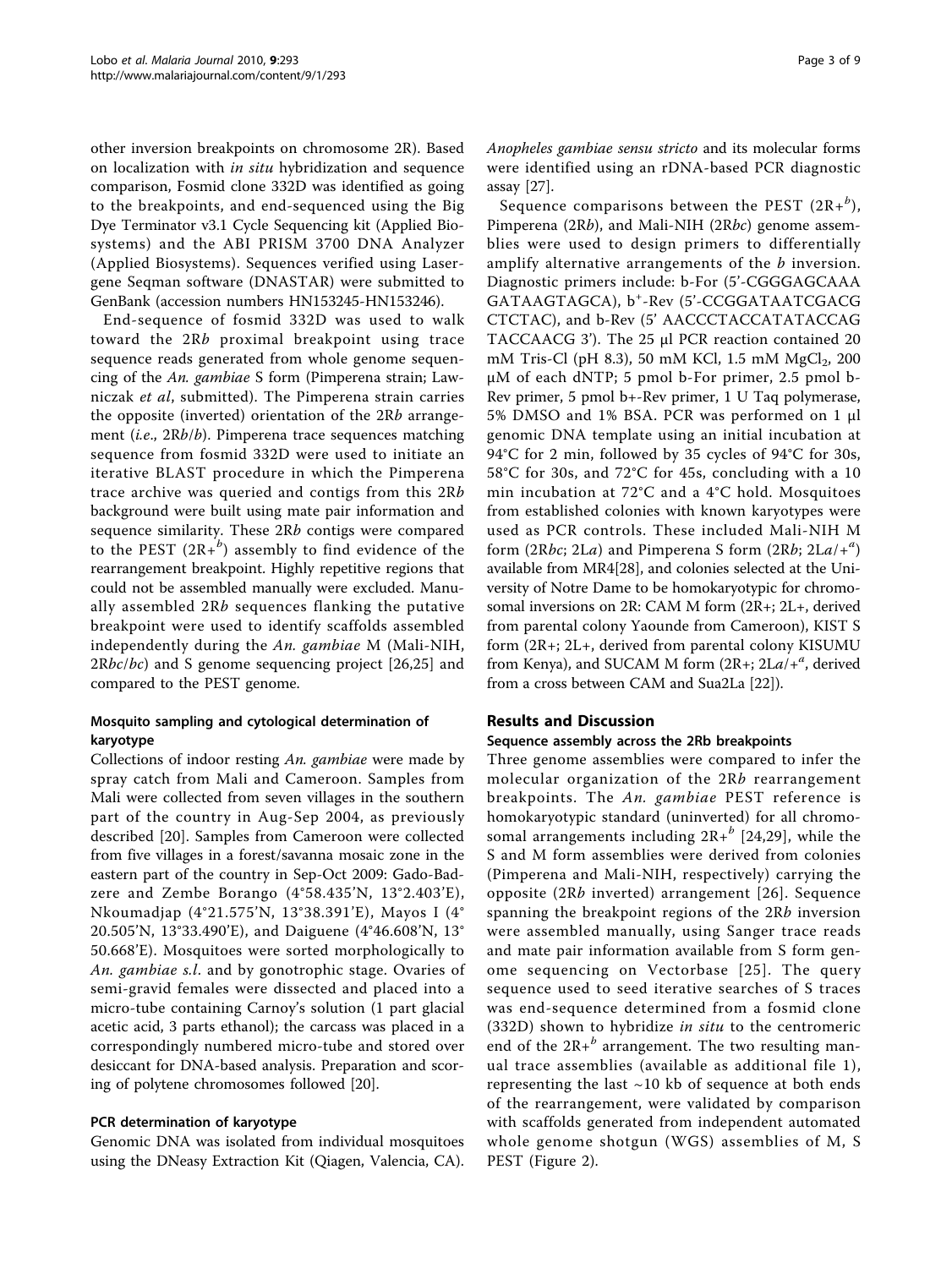<span id="page-3-0"></span>

Mate-pair information verified the linkage of sequence within the inversion to flanking sequence outside both breakpoints in the manual assemblies. However, neither breakpoint could be manually assembled without gaps, due to the presence of highly repetitive sequences (Figure [3\)](#page-4-0). Gap-lengths were estimated based on mate pair and clone insert-size information. Both breakpoint regions also contain gaps in all three WGS assemblies (M, S and PEST). Scaffolds 1106392397088 (S assembly) and 1925491386 (M assembly) span the proximal (centromeric)  $2R+<sup>b</sup>$  breakpoint across gaps and into unique flanking sequence. Neither M nor S WGS assemblies produced scaffolds that spanned the distal (telomeric) breakpoint.

#### Molecular organization of the 2Rb inversion breakpoints

Assemblies of the 2Rb inversion breakpoints from Mali-NIH (2Rbc) and Pimperena (2Rb) traces were nearly identical, with only minor SNP and insertion-deletion differences. A schematic diagram of their molecular structure, in comparison to the corresponding regions of the uninverted chromosome, is provided in Figure [3](#page-4-0). Together, these data reveal that the 2Rb inversion encompasses 7.55 Mb and extends from subdivision 11C to 12E on the cytogenetic map of PEST (position 19,023,925 to 26,758,676 on 2R; red arrows in Figure [3](#page-4-0)).

Outside of and immediately flanking these breakpoints on both  $2R+^b$  and  $2Rb$  arrangements is a repetitive structure comprising tandemly arrayed copies of unit length ~30 bp, (ACTTTTGCGATTGTCGCAAAAA CTTCTGCGA)<sub>N</sub>. At the telomeric end of the  $2R+^b$ arrangement of PEST, this tandem repeat structure extends for at least 3.2kb (i.e., >100 tandem repetitions) and is flanked by a  $\sim$ 10 kb assembly gap. At the centromeric end of  $2R + b$ , the repetitive structure is 72 bp in length. The alternative 2Rb arrangement in both Mali-NIH and Pimperena also was flanked by the same tandem repeat sequence. At the telomeric breakpoint of 2Rb, the tandem repeat sequence spans 519 bp and is embedded in a palindrome, flanked by a  $\sim$ 2.5 kb assembly gap. At its centromeric end, the 2Rb breakpoint also abuts at least 1 kb of the same tandem repeat, but the highly repetitive nature of this sequence caused gaps in both WGS and manual assemblies.

The position of these tandem repeats, presumably at the precise breakpoints of both arrangements (2Rb and  $2R + b$ ), implicates the tandem repeat in the generation of this chromosomal inversion, although the ancestraldescendant relationship between the alternative gene orders based on these data is ambiguous. Other molecularly characterized inversion breakpoints on 2R in An. gambiae also possess flanking repetitive sequences, but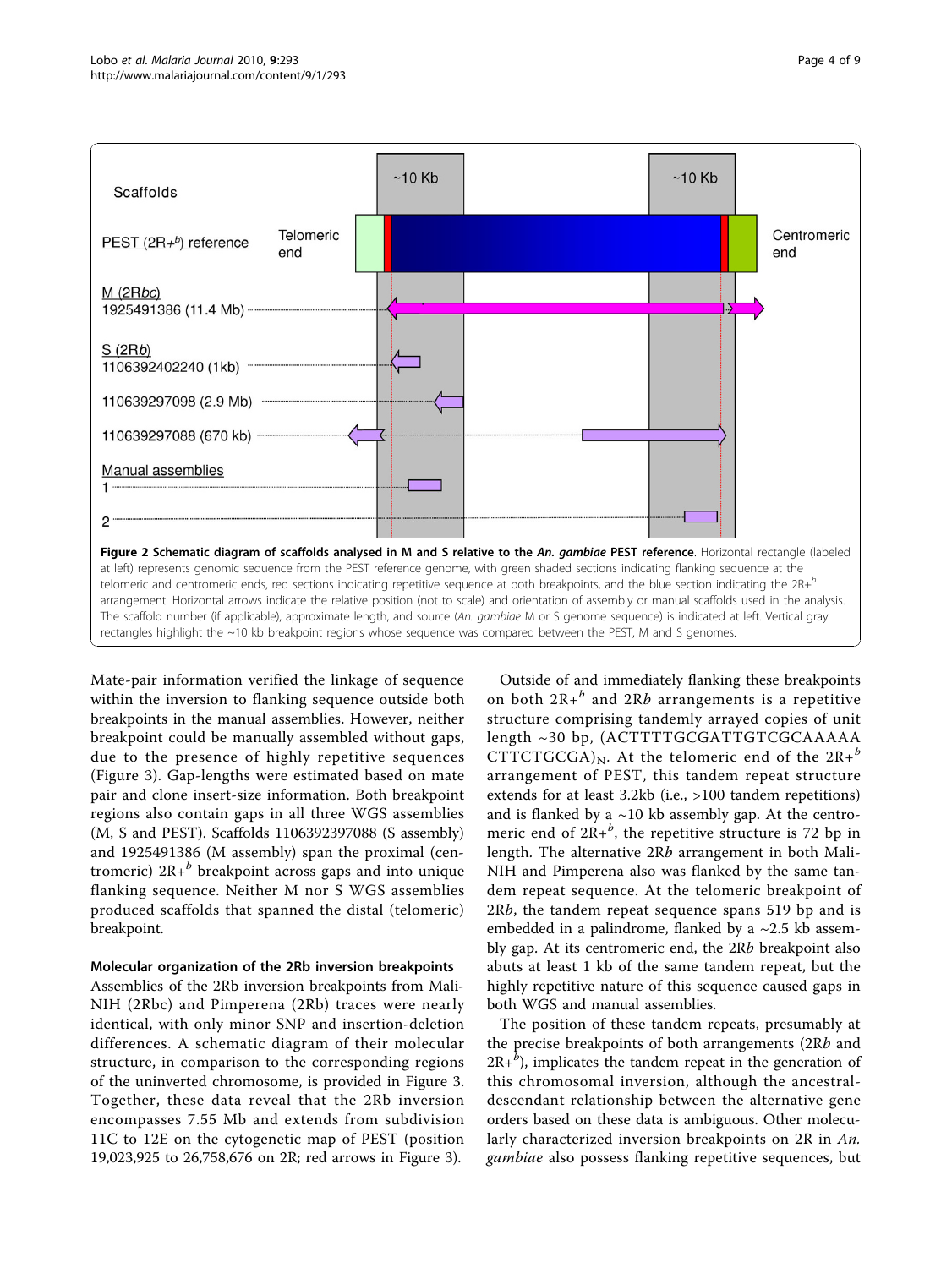<span id="page-4-0"></span>

as represented by the PEST and M reference sequences, respectively. Horizontal black bar represents a segment of chromosome 2R. The relative position and orientation of chromosomal arrangements is indicated by labeled brackets, and centromeric/telomeric ends of 2R are indicated as Cen and Tel, respectively. Shaded arrows indicate the orientation of the arrangements, and labels inside the arrows (e.g., 11C) provide the cytogenetic subdivision in which the breakpoint junction occurs. Blue and gray boxes labeled with the corresponding cytogenetic subdivision represent flanking sequence outside of chromosomal rearrangements; red boxes represent repetitive DNA. The central part of the diagram provides a more detailed structural analysis of the color-coded breakpoint regions. Throughout, color is used to indicate homologous sequences between alternative arrangements, except for rectangles filled by patterns, which represent exclusive insertion events. Horizontal blunt arrows shaded in olive green and orange are sequences present once in the  $2R<sup>+</sup>$  arrangement that have been duplicated into a palindrome in the alternative 2Rb arrangement. The red vertical arrows represent the putative breakpoints, positions where unique sequence ends and repetitive sequence framing both ends of the arrangement (red blunt arrows) begins. Black arrows at the ends of each diagram represent continuing chromosomal sequence; dotted lines represent gaps in the assembly. Blue curved lines represent sequence linked by mate-pair information. Asterisk framed by a white box indicates the chromosomal region targeted by the PCR diagnostic assay; see text and Figure 4 for details. Not toscale.

only on the derived arrangement:  $2Rj$  is flanked by nearly identical 14.6 kb complex inverted repeat structures reminiscent of segmental duplications, while  $2L+<sup>a</sup>$ is bordered by homologous repetitive elements [[17,19](#page-7-0)]. In neither case were these repetitive sequences found adjacent to either breakpoint of the ancestral arrangement, in contrast to the situation for 2Rb. Either the 2Rb or  $2R + b$  arrangements could have arisen via nonallelic homologous recombination between flanking tandem repeats on the ancestral chromosome, leading to inversion of the intervening sequence. Notably, two unrelated palindromes with short internal spacers were present at the breakpoints of the 2Rb inversion in both Pimperena and Mali-NIH 2Rb arrangements, one at each end. As the arms of both palindromes involve sequences apparently present only once in the PEST genome (near each breakpoint), it is tempting to suggest that the  $2R+<sup>b</sup>$  arrangement in PEST may be ancestral.

#### Gene annotations adjacent to the 2Rb breakpoints

Gene predictions were compared between the 2Rb and  $2R+<sup>b</sup>$  arrangements, within the ~10 kb region immediately internal to the breakpoints. Most of the sequence consisted of transposons and low complexity sequence. There were no genes annotated in the 10 kb region proximal to the centromeric breakpoint of  $2R+^b$  in PEST. At the telomeric end of this arrangement, one gene has been predicted of unknown function (AGAP002299, annotated as a conserved hypothetical protein). This gene has putative orthologs in other mosquitoes (Culex quinquefasciatus, CPIJ008031; Aedes aegypti, AAEL007792) and Drosophila melanogaster (CG18635). The corresponding gene at the centromeric end of 2Rb contained several SNP differences and a deletion in the predicted 5' UTR. Although limited EST evidence suggests that this gene may have alternative transcripts, potential functional consequences of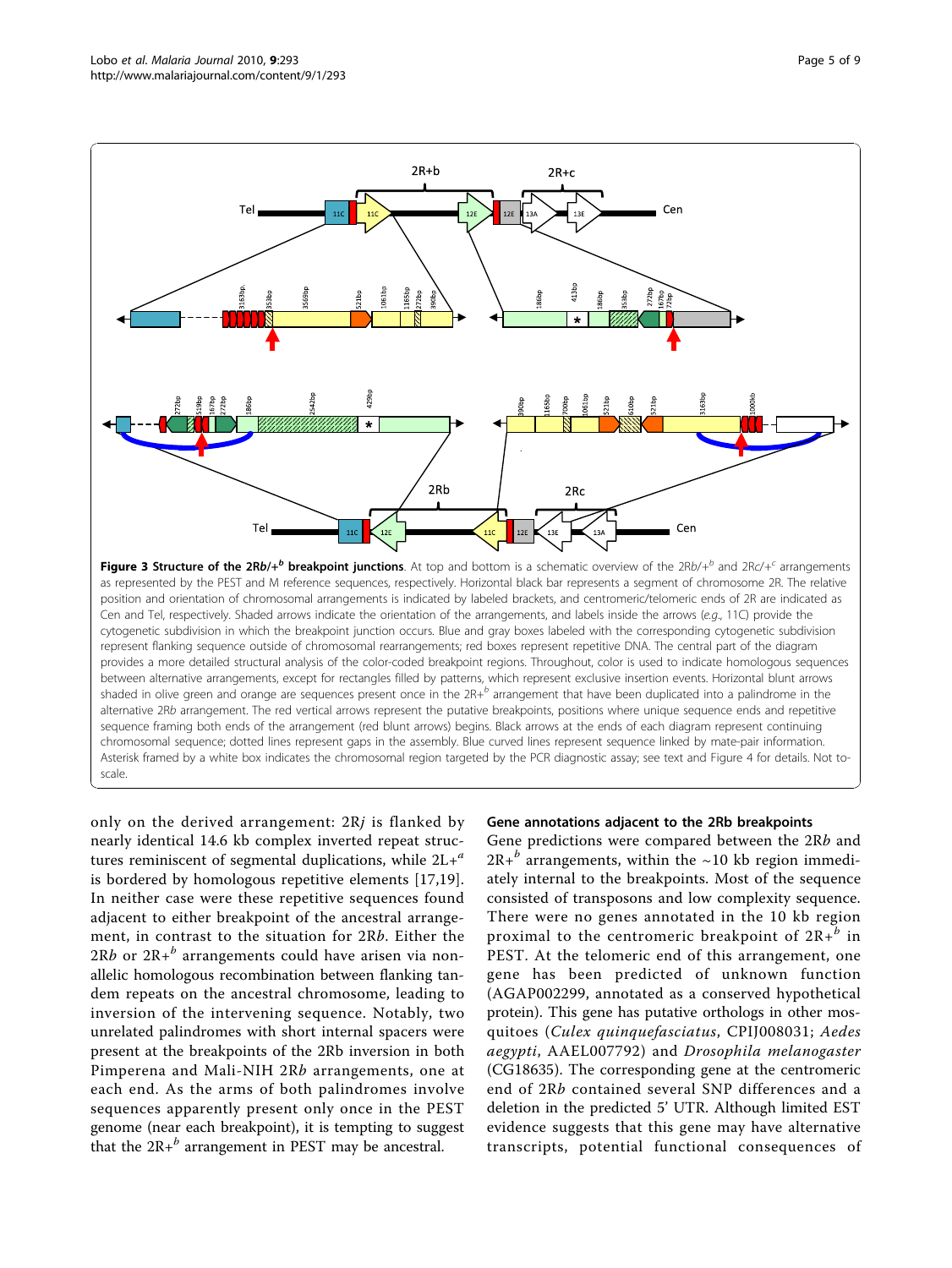sequence differences in AGAP002299 between alternative arrangements (if any) remain to be investigated.

#### Molecular karyotyping by PCR

Extensive lengths of repetitive DNA and associated assembly gaps precluded a molecular karyotyping strategy that depends upon PCR amplification across inversion breakpoints. Instead, a PCR assay was developed that exploits an insertion-deletion difference between arrangements, as close as possible to the breakpoint  $(\sim]1$ kb; Figure [3\)](#page-4-0). The assay employs three primers, one of which (bFor) is a universal primer that anneals to both arrangements (Figure 4). The second primer, bRev, was designed to anneal to a 2.5 kb sequence exclusive to the 2Rb arrangement. Together, bFor and bRev should amplify a 429 bp fragment when 2Rb is present. Although the third primer, +bRev, can anneal to both arrangements, successful PCR amplification with this primer is expected only from the 2R+b arrangement, on which the distance spanned by +bRev and bFor is 630 bp (the corresponding distance between these primers on the 2Rb arrangement exceeds 3 kb).

As a first step in the validation of this assay, its performance was tested on at least 25 mosquitoes (50 chromosomes) sampled from each of five different An. gambiae laboratory colonies of known and monomorphic 2Rb karyotype (determined from polytene chromosome banding pattern), originating from geographic locations as diverse as Mali, Cameroon, Liberia, and Kenya: Mali-NIH M form (2Rbc/bc), CAM M form  $(2R+^{b}/+^{b})$ , SUCAM M form  $(2R+^{b}/+^{b})$ , KIST S form  $(2R+^{b}/+^{b})$  $+^{b}/+^{b}$ ), and Pimperena S form (2Rb/b). Without exception, PCR amplicons of the expected size were generated. Moreover, when DNA was mixed in 1:1 proportion from mosquitoes carrying  $2Rb$  or  $2R<sup>b</sup>$  karyotypes prior to PCR, both bands were amplified



(suggesting that the assay is capable of detecting  $2Rb/+\frac{b}{b}$ heterozygotes). Additionally, at least 15 mosquitoes from an An. arabiensis colony (Dongola) selected to be homokaryotypic for 2Rb (i.e., 2Rb/b) were tested, and each generated the expected 429 bp PCR fragment (and only this fragment), consistent with other evidence that the 2Rb inversion in An. arabiensis and An. gambiae shares a common origin (e.g., see [\[30](#page-8-0)]).

As a second step of validation, the PCR assay was performed using An. gambiae sampled from natural populations in southern Mali and eastern Cameroon. Females at the appropriate gonotrophic stage were karyotyped based on polytene chromosome banding pattern, and these cytogenetic results were compared to those obtained from molecular karyotyping of the same specimen. Of the 267 mosquitoes whose karyotype could be determined both cytologically and molecularly in the overall sample, 223 (84%) yielded congruent results (Table 1). In the Cameroon collections were five An. arabiensis, of which two were successfully karyotyped as  $2Rb/b$ . Their molecular karyotype was congruent, as judged by the expected 429 bp amplicon observed for both mosquitoes.

In the Cameroon sample, departures from the expected molecular results revealed no obvious trend apart from the fact that the PCR assay appeared to be less successful at accurately diagnosing the 2Rb arrangement, especially in 2Rb/b homokaryotypes. The frequency of other 2R inversions observed in this sample (2Rc, 2Rd, and 2Ru) was very low,  $\sim$ 3%. By contrast, cytologically defined 2Rb/b mosquitoes from Mali were invariably recognized as such by the PCR assay. However, the accuracy of the molecular method apparently declined precipitously for  $2Rb/$ + $b$  heterokaryotypes and even more so for standard  $(2R + b') + b$  homokaryotypes from Mali. A more in-depth analysis of the full, cytologically determined 2R karyotypes of mosquitoes responsible for the discrepant molecular results revealed a remarkable insight. This insight is founded on the recognition by Coluzzi and coworkers that inversion 2Rc is found almost exclusively in combination with 2Rb and 2Ru, as 2Rbc or 2Rcu in Mali, where chromosomal polymorphism on 2R is very high [\[3,13](#page-7-0)]. Taking this observation into account, mosquitoes from Mali yielding

Table 1 Performance of the 2Rb molecular karyotyping PCR assay in field collections of An. gambiae

| <b>Banding pattern</b> | Molecular karyotypes congruent with banding<br>pattern |              |  |
|------------------------|--------------------------------------------------------|--------------|--|
|                        | Cameroon                                               | Mali         |  |
| $2R + b/+$             | 67/70 (96%)                                            | 14/31 (45%)  |  |
| $2R + b/b$             | 55/65 (85%)                                            | 16/22 (73%)  |  |
| 2Rb/b                  | 30/37 (81%)                                            | 42/42 (100%) |  |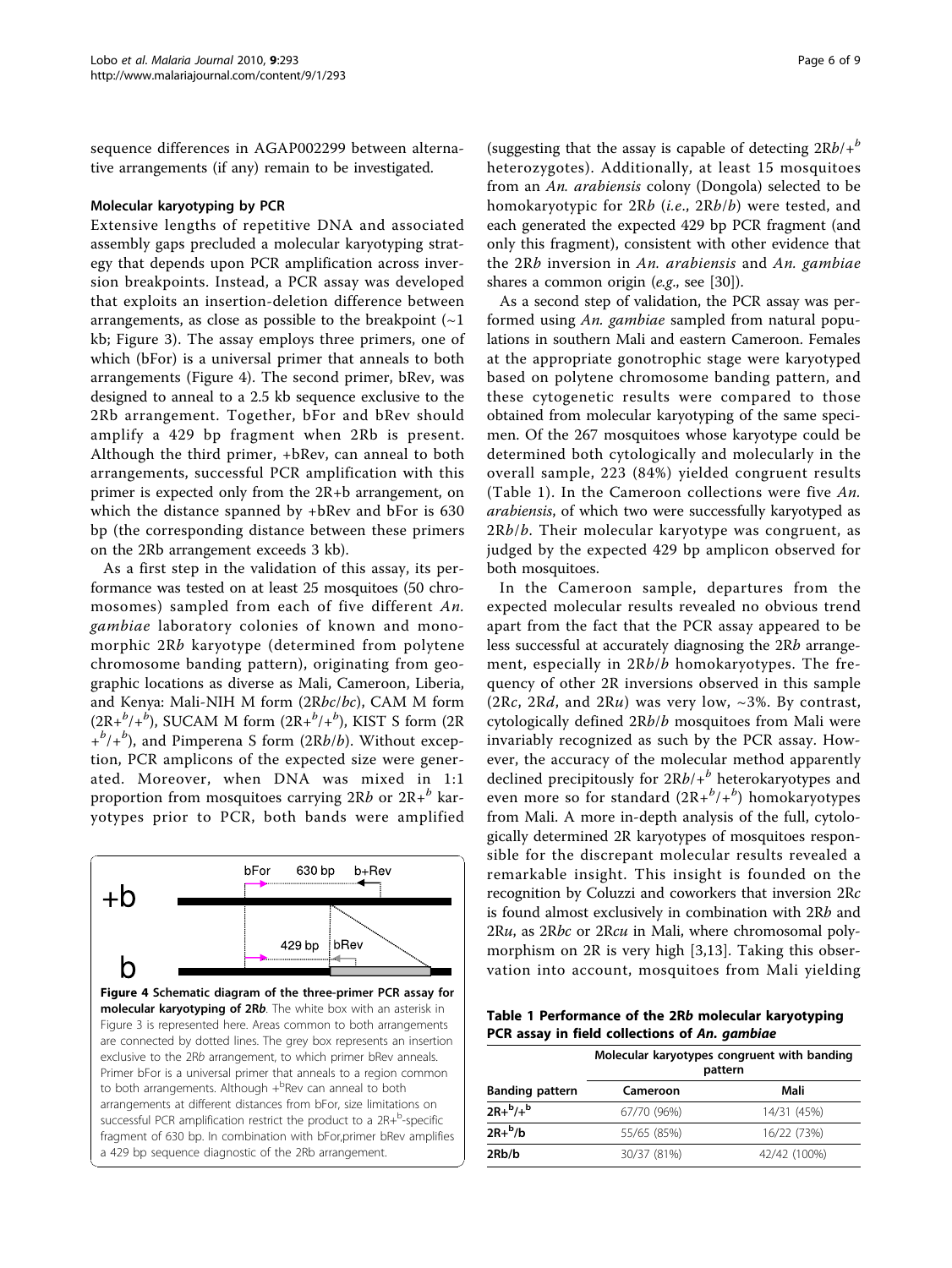incongruent molecular results–all 17 (100%) of the 2R  $+\frac{b}{b}$  homozygotes and all 6 (100%) of the 2Rb/ $+\frac{b}{b}$  heterozygotes– also carried the 2Rcu arrangement (Table 2). By convention, mosquitoes scored as 2Rcu/cu based on chromosomal banding pattern carry the banding pattern typical of the standard arrangement with respect to other 2R inversions (*i.e.*,  $2R + (b^2 + b^2)$ cu; [\[13\]](#page-7-0)), and thus should be diagnosed molecularly as  $2R+^{b}$  (*i.e.*, presumably two copies of the 630 bp PCR amplicon, given the expected  $2R+^b/+^b$  karyotype). Similarly, mosquitoes scored as 2Rb/cu (i.e.,  $2R+^{j}b+^{c}+^{u}/+^{j}b+^{c}u$ ) should be diagnosed molecularly as  $2Rb/+\frac{b}{b}$  heterozygotes. Instead, the presence of the 2Rcu arrangement was perfectly correlated with presence of a 429 bp amplicon that is normally diagnostic of the 2Rb arrangement. Sequencing of this unexpected amplicon verified that it matched the 2Rb sequence between the bFor and bRev primers (100% sequence identity), thus ruling out the possibilities that the fragment was an unrelated sequence fortuitously close to 429 bp in length, or a foreshortened segment of the  $2R+^b$  chromosome. Taken together, these results are consistent with the hypothesis that the 2Rcu arrangement may be derived from an ancestral 2Rb chromosomal background. This implies a secondary rearrangement from 2Rb back to  $2R + b$  on chromosomes whose banding pattern appears to be  $2R + \frac{b}{c}cu$  through the microscope. The arrangement of tandem repeats containing the same core sequence at opposite sides of the 2Rb breakpoint could provide the substrate for successive rearrangements through breakpoint reuse. However, it should be noted that this hypothesis depends at least in part upon an interpretation of some karyotypes that are not cytologically distinguishable (e.g.,  $2Rbc/u$ ) versus 2Rb/cu; Table 2), and it requires validation by further molecular investigation.

Application of this PCR assay in Mali in conjunction with cytogenetic analysis, raised the intriguing possibility of 2Rb homoplasy through breakpoint reuse. However, it appears that the PCR assay as presented here has limited application by itself, for molecular karyotyping of  $2Rb$  in natural populations of An. gambiae, even in Cameroon where the degree of 2R chromosomal polymorphism is low, due to a relatively high rate of 2Rb "miscalls". The rate of miscalls is based on the assumption that the cytogenetic analysis was error-free, which is unlikely. Thus, the miscall rate may be overestimated. Nevertheless, it is possible that high repeat content near the 2Rb breakpoints is associated with relatively high genetic instability and sequence rearrangement, which can result in elimination or alteration of primer binding sites as well as unexpected changes in amplicon length due to insertions and deletions. On the other hand, the PCR assay yields results that are perfectly congruent with cytology in all laboratory colonies tested thus far, suggesting that the diagnostic assay will be useful in experimental manipulations and crosses where rapid karyotype analysis of living mosquitoes, both males and females across all developmental stages, is desired. Moreover, the 2Rb PCR assay may prove useful in Mali in the future, in combination with yet-tobe-developed molecular diagnostic assays for other arrangements on 2R.

# Conclusions

Elucidation of the molecular breakpoint structure of the 7.5 Mb 2Rb inversion points to the involvement of repetitive DNA– specifically, extensive tandem arrays of short unit length flanking both breakpoints– in the rearrangement process. Although the ancestral-descendant relationship between standard and inverted arrangements is uncertain, molecular karyotyping based on a newly developed PCR diagnostic assay suggests two things. First, the 2Rb inversion shared between the sibling species An. gambiae and An. arabiensis has a common origin. Second, the polytene chromosome banding pattern indicative of the  $2R+^b$  standard arrangement may have arisen twice through breakpoint reuse. Sequence instability and high repeat content near the breakpoints complicate the application of the PCR diagnostic assay for molecular karyotyping of natural populations, although the assay represents a novel and powerful tool for functional genomic studies of 2Rb in laboratory colonies, and may hold promise for future field application in combination with other molecular tools. The current impediments to analysis of inversion breakpoints posed by repetitive DNA may be overcome by powerful new technologies [[31\]](#page-8-0), such as single DNA molecule platforms capable of mapping and even

Table 2 Molecular karyotyping discrepancies in relation to banding patterns on 2R in Mali

| Source of anomalies based on 2Rb karyotype | Complete 2R karyotype                                                                            | Exp. molecular karyotype | Obs. molecular karyotype |
|--------------------------------------------|--------------------------------------------------------------------------------------------------|--------------------------|--------------------------|
| $2R + b/ + b$ (N = 17)                     | $2Rj+{}^{b}cu/j+{}^{b}cu$ (N = 13)                                                               | $2R+^b$                  | 2Rb                      |
|                                            | $2R+1+bcu/1+bcu (N = 3)$                                                                         | $2R+^b$                  | 2Rb                      |
|                                            | $2R + \frac{j}{r}$ $\frac{b}{r}$ $\frac{c}{r} + \frac{b}{r} + \frac{c}{r} + \frac{u}{r}$ (N = 1) | $2R+^b$                  | 2Rb                      |
| $2R + b/b$ (N = 6)                         | $2Rj+bcu/jbcu$ (N = 4)                                                                           | $2R+^{b}/b$              | 2Rb                      |
|                                            | $2R + b + c + \frac{u}{r} + \frac{b}{r}$ (N = 2)                                                 | $2R+^b/b$                | 2Rb                      |
|                                            |                                                                                                  |                          |                          |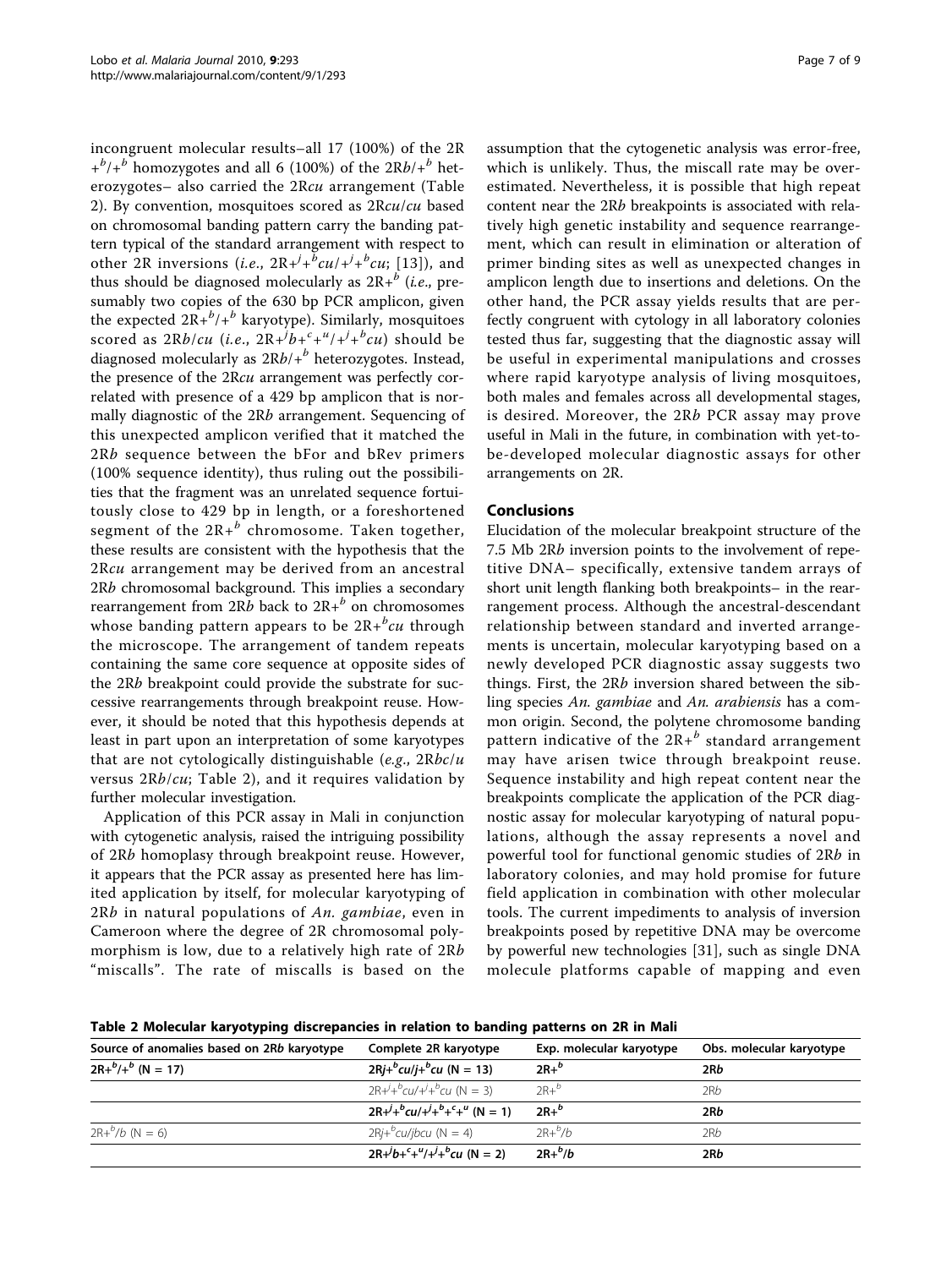<span id="page-7-0"></span>sequencing repetitive DNA, enabling further insights into the origin and stability of 2R rearrangements in natural populations of An. gambiae.

# Additional material

[Additional file 1: t](http://www.biomedcentral.com/content/supplementary/1475-2875-9-293-S1.PDF)hat provides manual assemblies prepared from An. gambiae S proximal and distal 2Rb breakpoint regions as described in the Methods section, and the trace mate-pairs from the S genome, which cross both breakpoints.

#### Acknowledgements

M. Kern and M. Belton provided laboratory assistance, O. Grushko and J. Agbor assisted with karyotyping, M. Coulibaly and S. Traore' managed the 2004 field collections in Mali. Thanks to the entomological teams of MRTC (Mali) and OCEAC (Cameroon) for fieldwork. The Mali-NIH and Pimperena genome sequence data used to assemble breakpoint junctions were produced by The Genome Center at Washington University School of Medicine, St. Louis and J. Craig Venter Institute, Rockville with funding from NHGRI (08UHG003079). Research was supported by NIH R01 AI076584 to NJB. DMS was supported by NIH Clinton Funds.

#### Author details

<sup>1</sup> Eck Institute for Global Health, Department of Biological Sciences, University of Notre Dame, Notre Dame, IN 46556, USA. <sup>2</sup>Malaria Research and Training Center (MRTC), Bamako, Mali. <sup>3</sup>Department of Computer Science and Engineering, University of Notre Dame, Notre Dame, IN 46556, USA. <sup>4</sup>Institut de Recherche pour le Développement, Unité de Recherche R016, Montpellier, France; and Organisation de Coordination pour la Lutte contre les Endémies en Afrique Centrale, Yaounde, Cameroon. <sup>5</sup>Department of Entomology, Virginia Tech, Blacksburg, VA 24061, USA.

#### Authors' contributions

FHC and DMS conceived the study. NFL and FHC designed and coordinated the study, with the assistance of SJE, SFT, CC and NJB. NFL, DMS, AAR, KRR, DAB, and MVS performed molecular, cytogenetic and/or computational experiments. NFL, DMS, and FHC analysed the results. NFL wrote the manuscript, with contribution from NJB. All authors read and approved the final manuscript.

#### Competing interests

The authors declare that they have no competing interests.

Received: 27 July 2010 Accepted: 25 October 2010 Published: 25 October 2010

#### References

- 1. Coluzzi M, Sabatini A, Petrarca V, Di Deco MA: [Chromosomal](http://www.ncbi.nlm.nih.gov/pubmed/394408?dopt=Abstract) [differentiation and adaptation to human environments in the](http://www.ncbi.nlm.nih.gov/pubmed/394408?dopt=Abstract) Anopheles gambiae [complex.](http://www.ncbi.nlm.nih.gov/pubmed/394408?dopt=Abstract) Trans R Soc Trop Med Hyg 1979, 73:483-497.
- 2. White GB: Anopheles gambiae [complex and disease transmission in](http://www.ncbi.nlm.nih.gov/pubmed/4420769?dopt=Abstract) [Africa.](http://www.ncbi.nlm.nih.gov/pubmed/4420769?dopt=Abstract) Trans R Soc Trop Med Hyg 1974, 68:278-301.
- 3. Coluzzi M, Sabatini A, Della Torre A, Di Deco MA, Petrarca V: [A polytene](http://www.ncbi.nlm.nih.gov/pubmed/12364623?dopt=Abstract) [chromosome analysis of the](http://www.ncbi.nlm.nih.gov/pubmed/12364623?dopt=Abstract) Anopheles gambiae species complex. Science 2002, 298:1415-1418.
- 4. Pombi M, Caputo B, Simard F, Di Deco MA, Coluzzi M, Della Torre A, Costantini C, Besansky NJ, Petrarca V: [Chromosomal plasticity and](http://www.ncbi.nlm.nih.gov/pubmed/19000304?dopt=Abstract) [evolutionary potential in the malaria vector](http://www.ncbi.nlm.nih.gov/pubmed/19000304?dopt=Abstract) Anopheles gambiae sensu [stricto: insights from three decades of rare paracentric inversions.](http://www.ncbi.nlm.nih.gov/pubmed/19000304?dopt=Abstract) BMC Evol Biol 2008, 8:309.
- Coluzzi M: Spatial distribution of chromosomal inversions and speciation in anopheline mosquitoes. In Mechanisms of Speciation. Edited by: Barigozzi C. New York: Alan R. Liss, Inc; 1982:143-153.
- Ayala FJ, Coluzzi M: [Chromosome speciation: Humans, Drosophila, and](http://www.ncbi.nlm.nih.gov/pubmed/15851677?dopt=Abstract) [mosquitoes.](http://www.ncbi.nlm.nih.gov/pubmed/15851677?dopt=Abstract) Proc Natl Acad Sci USA 2005, 102(Suppl 1):6535-6542.
- 7. Kirkpatrick M, Barton N: [Chromosome inversions, local adaptation and](http://www.ncbi.nlm.nih.gov/pubmed/16204214?dopt=Abstract) [speciation.](http://www.ncbi.nlm.nih.gov/pubmed/16204214?dopt=Abstract) Genetics 2006, 173:419-434.
- 8. Hoffmann AA, Rieseberg LH: Revisiting the impact of inversions in evolution: from population genetic markers to drivers of adaptive shifts and speciation? Ann Rev Ecol Evol Syst 2008, 39:21-42.
- 9. Simard F, Ayala D, Kamdem GC, Etouna J, Ose K, Fotsing JM, Fontenille D, Besansky NJ, Costantini C: [Ecological niche partitioning between the M](http://www.ncbi.nlm.nih.gov/pubmed/19460146?dopt=Abstract) [and S molecular forms of](http://www.ncbi.nlm.nih.gov/pubmed/19460146?dopt=Abstract) Anopheles gambiae in Cameroon: the [ecological side of speciation.](http://www.ncbi.nlm.nih.gov/pubmed/19460146?dopt=Abstract) BMC Ecol 2009, 9:17.
- 10. Costantini C, Ayala D, Guelbeogo WM, Pombi M, Some CY, Bassole IHN, Ose K, Fotsing JM, Sagnon NF, Fontenille D, Besansky NJ, Simard F: [Living](http://www.ncbi.nlm.nih.gov/pubmed/19460144?dopt=Abstract) [at the edge: biogeographic patterns of habitat segregation conform to](http://www.ncbi.nlm.nih.gov/pubmed/19460144?dopt=Abstract) [speciation by niche expansion in](http://www.ncbi.nlm.nih.gov/pubmed/19460144?dopt=Abstract) Anopheles gambiae. BMC Ecol 2009, 9:16.
- 11. Petrarca V, Sabatinelli G, Di Deco MA, Papakay M: The [Anopheles gambiae](http://www.ncbi.nlm.nih.gov/pubmed/2132451?dopt=Abstract) [complex in the Federal Islamic Republic of Comoros \(Indian Ocean\):](http://www.ncbi.nlm.nih.gov/pubmed/2132451?dopt=Abstract) [some cytogenetic and biometric data.](http://www.ncbi.nlm.nih.gov/pubmed/2132451?dopt=Abstract) Parassitologia 1990, 32:371-380.
- 12. Coluzzi M, Sabatini A, Petrarca V, Di Deco MA: [Behavioural divergences](http://www.ncbi.nlm.nih.gov/pubmed/865604?dopt=Abstract) [between mosquitoes with different inversion karyotypes in polymorphic](http://www.ncbi.nlm.nih.gov/pubmed/865604?dopt=Abstract) [populations of the](http://www.ncbi.nlm.nih.gov/pubmed/865604?dopt=Abstract) Anopheles gambiae complex. Nature 1977, 266:832-833.
- 13. Toure YT, Petrarca V, Traore SF, Coulibaly A, Maiga HM, Sankare O, Sow M, DiDeco MA, Coluzzi M: [The distribution and inversion polymorphism of](http://www.ncbi.nlm.nih.gov/pubmed/10645562?dopt=Abstract) [chromosomally recognized taxa of the](http://www.ncbi.nlm.nih.gov/pubmed/10645562?dopt=Abstract) Anopheles gambiae complex in [Mali, West Africa.](http://www.ncbi.nlm.nih.gov/pubmed/10645562?dopt=Abstract) Parassitologia 1998, 40:477-511.
- 14. della Torre A, Merzagora L, Powell JR, Coluzzi M: [Selective introgression of](http://www.ncbi.nlm.nih.gov/pubmed/9136013?dopt=Abstract) [paracentric inversions between two sibling species of the](http://www.ncbi.nlm.nih.gov/pubmed/9136013?dopt=Abstract) Anopheles gambiae [complex.](http://www.ncbi.nlm.nih.gov/pubmed/9136013?dopt=Abstract) Genetics 1997, <sup>146</sup>:239-244.
- 15. Molineaux L, Grammicia G: The Garki Project. Research on the epidemiology and control of malaria in the Sudan Savanna of West Africa. Geneva, Switzerland: World Health Organization; 1980.
- 16. Sharakhov IV, White BJ, Sharakhova MV, Kayondo J, Lobo NF, Santolamazza F, Della Torre A, Simard F, Collins FH, Besansky NJ: [Breakpoint structure reveals the unique origin of an interspecific](http://www.ncbi.nlm.nih.gov/pubmed/16606844?dopt=Abstract) [chromosomal inversion \(2La\) in the](http://www.ncbi.nlm.nih.gov/pubmed/16606844?dopt=Abstract) Anopheles gambiae complex. Proc Natl Acad Sci USA 2006, 103:6258-6262.
- 17. Coulibaly MB, Lobo NF, Fitzpatrick MC, Kern M, Grushko O, Thaner DV, Traore SF, Collins FH, Besansky NJ: [Segmental duplication implicated in](http://www.ncbi.nlm.nih.gov/pubmed/17786220?dopt=Abstract) [the genesis of inversion 2Rj of](http://www.ncbi.nlm.nih.gov/pubmed/17786220?dopt=Abstract) Anopheles gambiae. PLoS ONE 2007, <sup>2</sup>: e849.
- 18. Mathiopoulos KD, della Torre A, Predazzi V, Petrarca V, Coluzzi M: [Cloning](http://www.ncbi.nlm.nih.gov/pubmed/9770505?dopt=Abstract) [of inversion breakpoints in the](http://www.ncbi.nlm.nih.gov/pubmed/9770505?dopt=Abstract) Anopheles gambiae complex traces a [transposable element at the inversion junction.](http://www.ncbi.nlm.nih.gov/pubmed/9770505?dopt=Abstract) Proc Natl Acad Sci USA 1998, 95:12444-12449.
- 19. White BJ, Santolamazza F, Kamau L, Pombi M, Grushko O, Mouline K, Brengues C, Guelbeogo W, Coulibaly M, Kayondo JK, Sharakhov I, Simard F, Petrarca V, Della Torre A, Besansky NJ: [Molecular karyotyping of the 2La](http://www.ncbi.nlm.nih.gov/pubmed/17297045?dopt=Abstract) [inversion in](http://www.ncbi.nlm.nih.gov/pubmed/17297045?dopt=Abstract) Anopheles gambiae. Am J Trop Med Hyg 2007, <sup>76</sup>:334-339.
- 20. Coulibaly MB, Pombi M, Caputo B, Nwakanma D, Jawara M, Konate L, Dia I, Fofana A, Kern M, Simard F, Conway DJ, Petrarca V, della Torre A, Traoré S, Besansky NJ: [PCR-based karyotyping of](http://www.ncbi.nlm.nih.gov/pubmed/17908310?dopt=Abstract) Anopheles gambiae inversion 2Rj [identifies the BAMAKO chromosomal form.](http://www.ncbi.nlm.nih.gov/pubmed/17908310?dopt=Abstract) Malar J 2007, 6:133.
- 21. White BJ, Hahn MW, Pombi M, Cassone BJ, Lobo NF, Simard F, Besansky NJ: [Localization of candidate regions maintaining a common polymorphic](http://www.ncbi.nlm.nih.gov/pubmed/18069896?dopt=Abstract) [inversion \(2La\) in](http://www.ncbi.nlm.nih.gov/pubmed/18069896?dopt=Abstract) Anopheles gambiae. PLoS Genet 2007, 3:e217.
- 22. Rocca KA, Gray EM, Costantini C, Besansky NJ: [2La chromosomal inversion](http://www.ncbi.nlm.nih.gov/pubmed/19573238?dopt=Abstract) [enhances thermal tolerance of](http://www.ncbi.nlm.nih.gov/pubmed/19573238?dopt=Abstract) Anopheles gambiae larvae. Malar J 2009, 8:147.
- 23. Gray EM, Rocca KA, Costantini C, Besansky NJ: [Inversion 2La is associated](http://www.ncbi.nlm.nih.gov/pubmed/19772577?dopt=Abstract) [with enhanced desiccation resistance in](http://www.ncbi.nlm.nih.gov/pubmed/19772577?dopt=Abstract) Anopheles gambiae. Malar J 2009, 8:215.
- 24. Holt RA, Subramanian GM, Halpern A, Sutton GG, Charlab R, Nusskern DR, Wincker P, Clark AG, Ribeiro JM, Wides R, Salzberg SL, Loftus B, Yandell M, Majoros WH, Rusch DB, Lai Z, Kraft CL, Abril JF, Anthouard V, Arensburger P, Atkinson PW, Baden H, de Berardinis V, Baldwin D, Benes V, Biedler J, Blass C, Bolanos R, Boscus D, Barnstead M, Cai S, Center A, Chaturverdi K, Christophides GK, Chrystal MA, Clamp M, Cravchik A, Curwen V, Dana A, Delcher A, Dew I, Evans CA, Flanigan M, Grundschober-Freimoser A, Friedli L, Gu Z, Guan P, Guigo R, Hillenmeyer ME, Hladun SL, Hogan JR, Hong YS, Hoover J, Jaillon O, Ke Z, Kodira C, Kokoza E, Koutsos A, Letunic I,